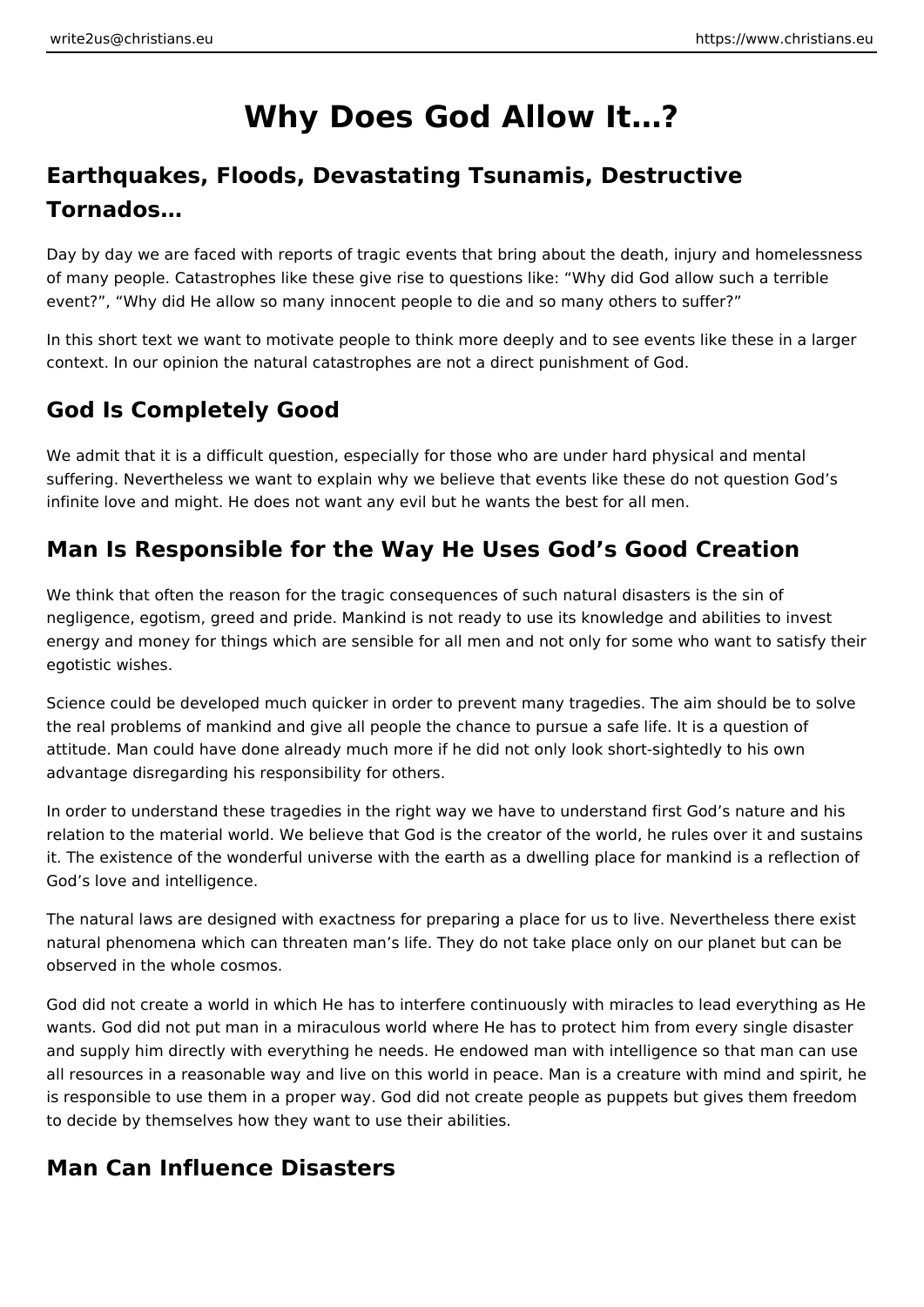Unfortunately nowadays people settle in even very dangerous areas. They ignore for some material advantages in regions like Califo[rni](#page-2-0)aA Fhlomibelear and din Leatpapolises built in the most dangerous earthquake zones.

Numerous lives could be saved if people consciously avoided areas of which it is regularly struck by tsunamis, floods, wind storms and the like. There are enough quite safe.

Furthermore we do have technology which could help us to make it possible to li which are not completely untouched by natural disasters. Modern engineering sc construct earthquake resistant buildings up to high magnitudes.

For approaching tidal waves warning systems could be installed so that people c place in time. World wide news agency BBC writes that In Japan, a network of f any seismic activity and passes that information to a powerful computer at the M which estimates the height, speed, destination and arrival time of any tsunamis. quake, [th](#page-2-0)e agency can sound  $\mathbb{Z}$ he alarm.

Richer countries do have such systems and could support poorer regions like ard the other hand they could also use their resources in a better way. But it is typi men that these things are always considered only after such disasters.

For example, in the case of the tsunami from December 2004, in Yala National P of tourists and employees died from the Tsunami. Nevertheless Wildlife officials been no recorded anima 3d efatahsimals are able to sense such dangers how much m capable of coping with such difficulties as he is endowed with mind and spirit.

#### Other Disasters Like Abortion Remain Hidden

The tragic consequences of the great catastrophes should also make us think of abortion which is a daily tragedy. On average, natural catastrophes occuring acr death of around 100,000 people and the acther hand, approximately 43,800,000 c to die each year through abortions worldwide; that me@n5 highen gener deady. bly high number. Who spares a thought for them? They cannot protest; you can hardly fin newspapers or television about their terrible death.

#### The Solution Is to Turn to God and to Behave in a Respo

Natural disasters like earthquakes, floods, windstorms, tsunamis show us our po accept his limits. We cannot do anything we like but we have to respect God s c use his God-given abilities and resources in a responsible way to avoid any dam

We should not feel secure just because we live in a safer place. The life of ever instance through a car accident or heart attack. The value of human life goes fa material property attached to it. The pictures about devastated land and dead pe in earthly things and make us conscious that only eternal life with God can guar feeble, we cannot own it or rule over it. It is a present from the Source of life w thankful for every day we can live.

We do not regard natural catastrophes as a direct punishment from God for just